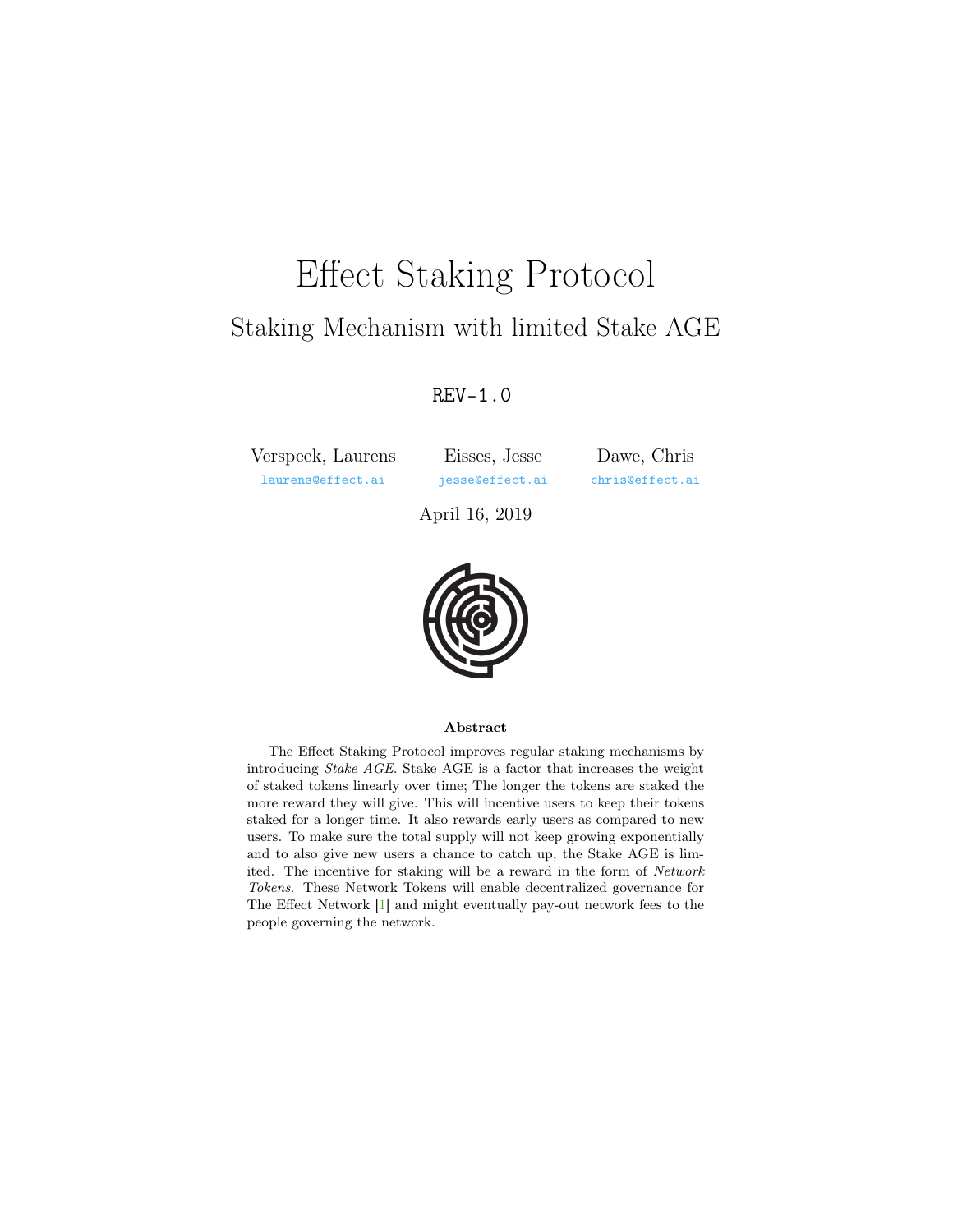## Contents

| 1 Effect Staking Protocol |  | 3 |
|---------------------------|--|---|
|                           |  |   |
|                           |  |   |
|                           |  |   |
|                           |  |   |
|                           |  |   |
|                           |  |   |
|                           |  |   |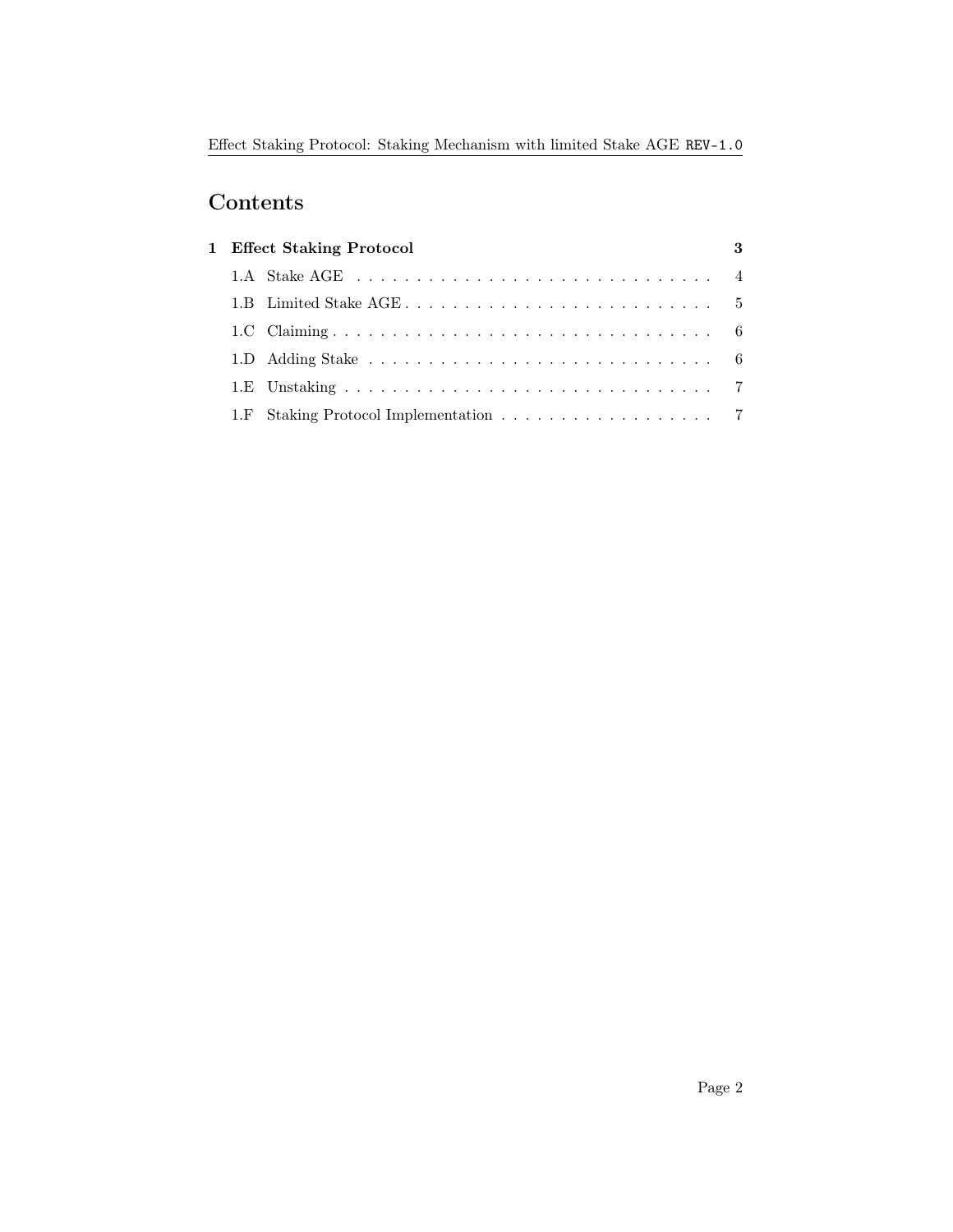#### <span id="page-2-1"></span><span id="page-2-0"></span>1 Effect Staking Protocol

Within the world of blockchain and crypto, staking refers to the proof of holding tokens of a project to show confidence and support by locking tokens. These locked tokens cannot be transferred while they are being staked. To incentivize users to stake their tokens, there always is a type of reward. There are many ways in which staking can be implemented and the type of rewards also vary from project to project. The Effect Staking Protocol includes a measurement feature to track how long your stake has been active. This feature is called Stake AGE. The Stake AGE of your stake will determine a multiplier on the rewards you will receive.

In order for users to stake their tokens, there needs to be an incentive for them to stake their tokens. For example: with the consensus algorithm Proofof-Staking (PoS) [\[2\]](#page-8-1), the incentive is that if a node has enough tokens staked with enough coinage  $|3|$ , he can produce the next block, which will give out the block reward. With the Effect Staking Protocol this incentive is a reward in the form of the Effect Network Token NFX. A simple rewards staking algorithm is a formula where the reward will grow linearly over time:

$$
s = \text{stacked tokens}
$$
  

$$
d = \text{number of days since previous claim}
$$
  

$$
f = \text{factor}
$$
 (1)

$$
claimable = \frac{s*d}{f}
$$

If there would be no penalty for unstaking, it would basically be the same as just holding those tokens, because as soon as the user wants to transfer the tokens, he can just unstake without any penalties, making the staking functionality the same as simply holding tokens without them being locked. In order to ensure that staking is different than holding tokens, there needs to be a penalty for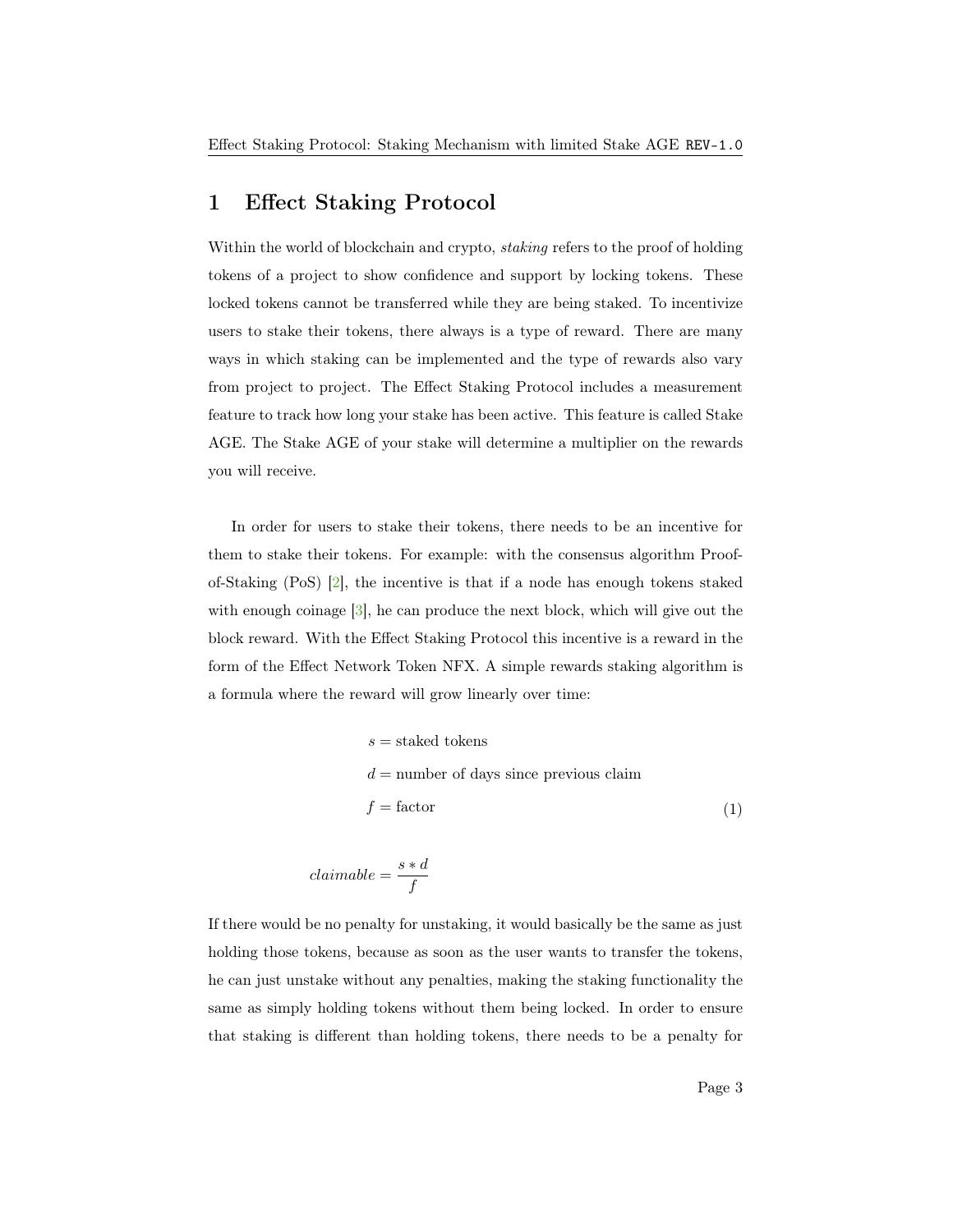unstaking tokens. A simple penalty can be that the unstaking process will take a number of days to complete. During the unstaking period, the tokens will still be locked, but they will stop generating rewards (they are not considered as staked tokens).

#### <span id="page-3-0"></span>1.A Stake AGE

The Effect Staking Protocol adds to the above staking algorithm by introducing Stake AGE. Stake AGE is a factor that increases the weight of staked tokens linearly over time; The longer the tokens are staked the more reward they will give:

> $s =$ staked tokens  $d =$  number of days since previous claim  $f =$ factor  $a =$ stake age of previous claim (2)

$$
a_{new} = a + d
$$

$$
claimable = \frac{s * d * \frac{a + a_{new}}{2}}{f}
$$

Stake AGE has a number of benefits over regular staking:

- Users will be incentivized to keep their tokens staked for a longer time.
- Early users are rewarded. It will be harder for new users with a lot of tokens to immediately take big rewards.
- The penalty for unstaking will be bigger as users will lose their Stake AGE for their unstaked tokens, making sure users are incentivized to keep their tokens staked.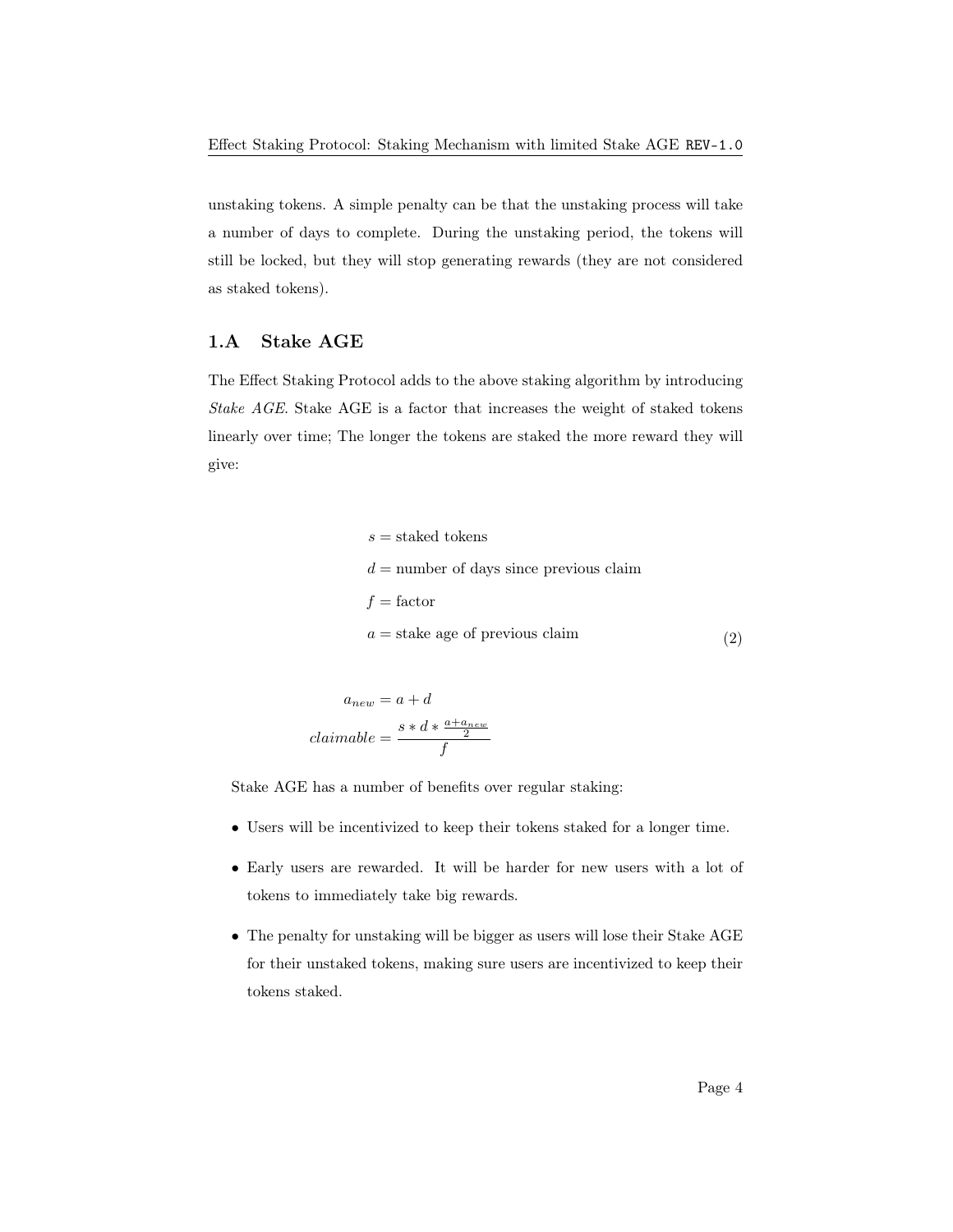#### <span id="page-4-0"></span>1.B Limited Stake AGE

By having a linear increase of the reward for staked tokens over time, this means that the claimable tokens per day will grow exponentially over time. To limit this exponential growth of claimable tokens, but still keep the incentive to keep your tokens staked, we introduce a limit to the Stake AGE. By incorporating the limit, the final formula for the Effect Staking Protocol will look like this:

 $s =$ staked tokens

 $t =$  time in seconds of previous claim

 $t_{cur}$  = current time in seconds

 $f =$ factor

 $a =$ stake age of previous claim

 $l =$ stake age limit

$$
d = (t_{cur} - t)/86400
$$
  
\n
$$
a_{new} = min(a + d, l)
$$
  
\n
$$
claimable = \frac{s * d * (\frac{a + a_{new}}{2} * min(1, 1 - \frac{d - (l - a)}{d}) + a_{new} * max(0, \frac{d - (l - a)}{d}))}{f}
$$
\n(3)

This limit will make sure that users will still experience all the benefits of Stake AGE, but after a certain period the reward will be linear instead of exponential, making sure the total supply will be limited and new users will still have a chance to catch up.

By adding a limited Stake AGE multiplier to the reward formula The Effect Staking Protocol has many improvements over regular staking algorithms. A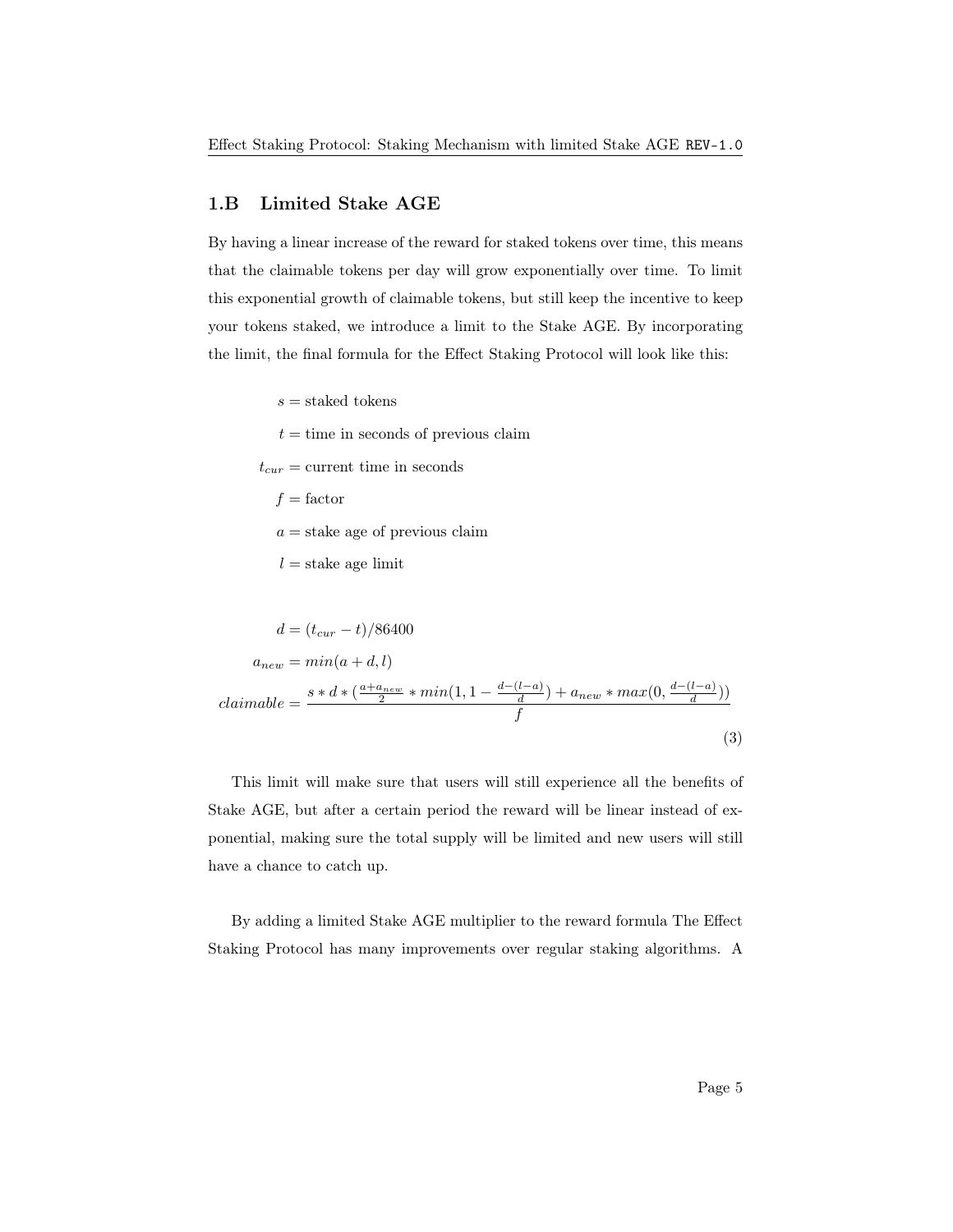breakdown of the final formula:

time since last claim in days  
\n
$$
d = \frac{(t_{cur} - t)}{(t_{cur} - t)} / 86400
$$
\nold stake age + days with a limit  
\n
$$
a_{new} = \frac{min(a + d, l)}{min(a + d, l)}
$$

 $claimable =$ 

regular staking  
\n
$$
t*d
$$
\n
$$
\begin{array}{r}\n\ast \left( \frac{(a + a_{new})}{2} * min(1, 1 - \frac{d - (l - a)}{d}) + a_{new} * max(0, \frac{d - (l - a)}{d}) \right) \\
\hline\n\end{array}
$$

factor to influence the amount of claimable tokens compared to staked tokens

#### <span id="page-5-0"></span>1.C Claiming

A user can claim their NFX tokens if the number of seconds since the last claim is greater than 0. After the claim based on the limited Stake AGE formula from the previous section the following values will be updated:

$$
a = a_{new}
$$

$$
t = 0
$$

A user can claim as many times as they want. A single claim would result in the same total of NFX received as compared to many claims over the same period.

#### <span id="page-5-1"></span>1.D Adding Stake

By adding  $x$  more staked tokens there will first be a claim to get the currently claimable reward. Directly after the claim the following values will be updated in the following order:

$$
a = \frac{a * s}{s + x}
$$

$$
s = s + x
$$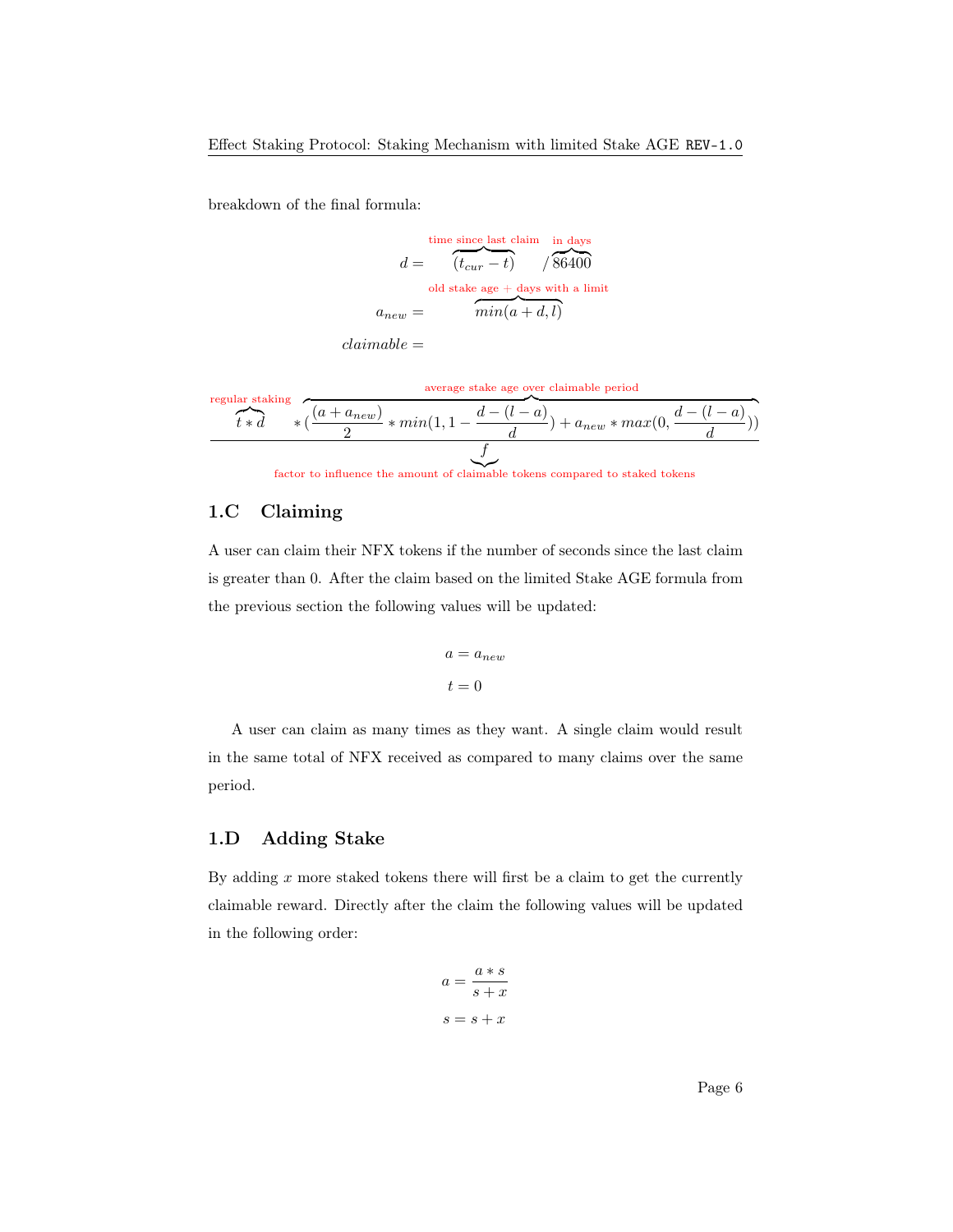The Stake AGE is recalculated and diluted to be a combination of the Stake AGE of the existing tokens  $+$  the extra tokens being added that have a Stake AGE of 0. The new token are added to the total staked tokens after the Stake AGE is recalculated.

#### <span id="page-6-0"></span>1.E Unstaking

By removing  $x$  tokens from the currently staked tokens there will first be a claim to get the currently claimable reward. Directly after the claim the tokens are removed from the total staked tokens:

$$
s=s-x
$$

There is a lock period  $(l)$  for the unstaked tokens. Each time the user unstakes tokens this lock period will reset. During the lock period the user will not receive stake on the amount of unstaked tokens. The unstaked tokens will be added to your balance (b) after the lock period is over:

$$
b = b + x
$$

#### <span id="page-6-1"></span>1.F Staking Protocol Implementation

When implementing the Staking Protocol proposed in this paper, there are various parameters that determine the rules of the staking. The following is an example implementation where the stake-able tokens are EFX and the reward is NFX.

| Parameter                 | Value              |
|---------------------------|--------------------|
| Stake-able Tokens         | 650,000,000 EFX    |
| Stake AGE Limit           | $200 \text{ days}$ |
| Factor                    | 1,000,000          |
| Theoretical Max Claimable | $130,000$ NFX/day  |
| Lock Period               | $10 \text{ days}$  |

Table 1: Effect Staking Protocol parameters example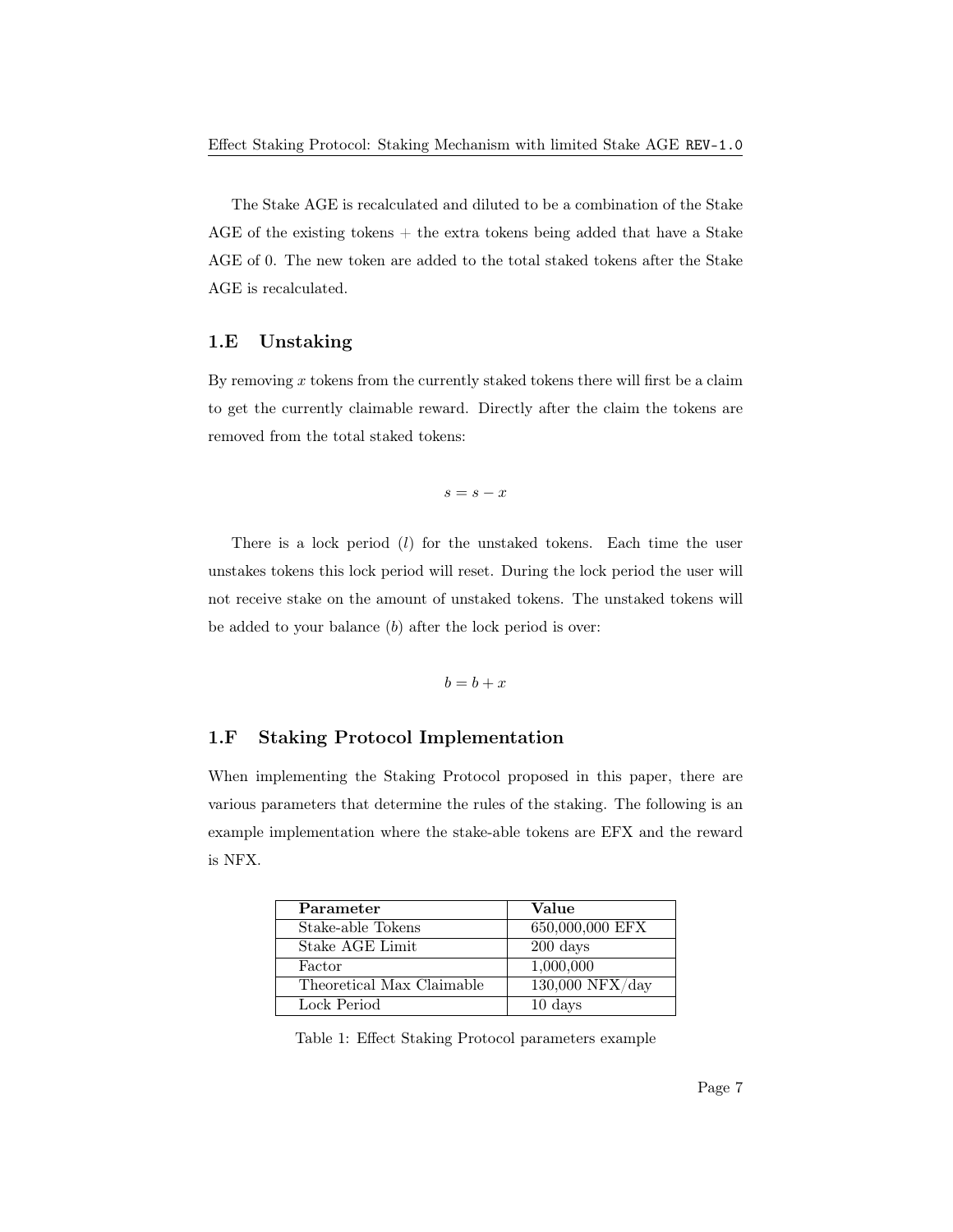

<span id="page-7-0"></span>Figure 1: Claimable NFX over time with 100 staked EFX

Figure [1](#page-7-0) shows that the claimable tokens grow exponentially in the beginning. This is due to Stake AGE. After 200 days the Stake AGE reached the limit and the grow will change from exponential to linear. This effect is even more clearly visible when looking at the delta of claimable NFX/day over time in Figure [2](#page-7-1)



<span id="page-7-1"></span>Figure 2: Claimable NFX/day over time with 100 staked EFX